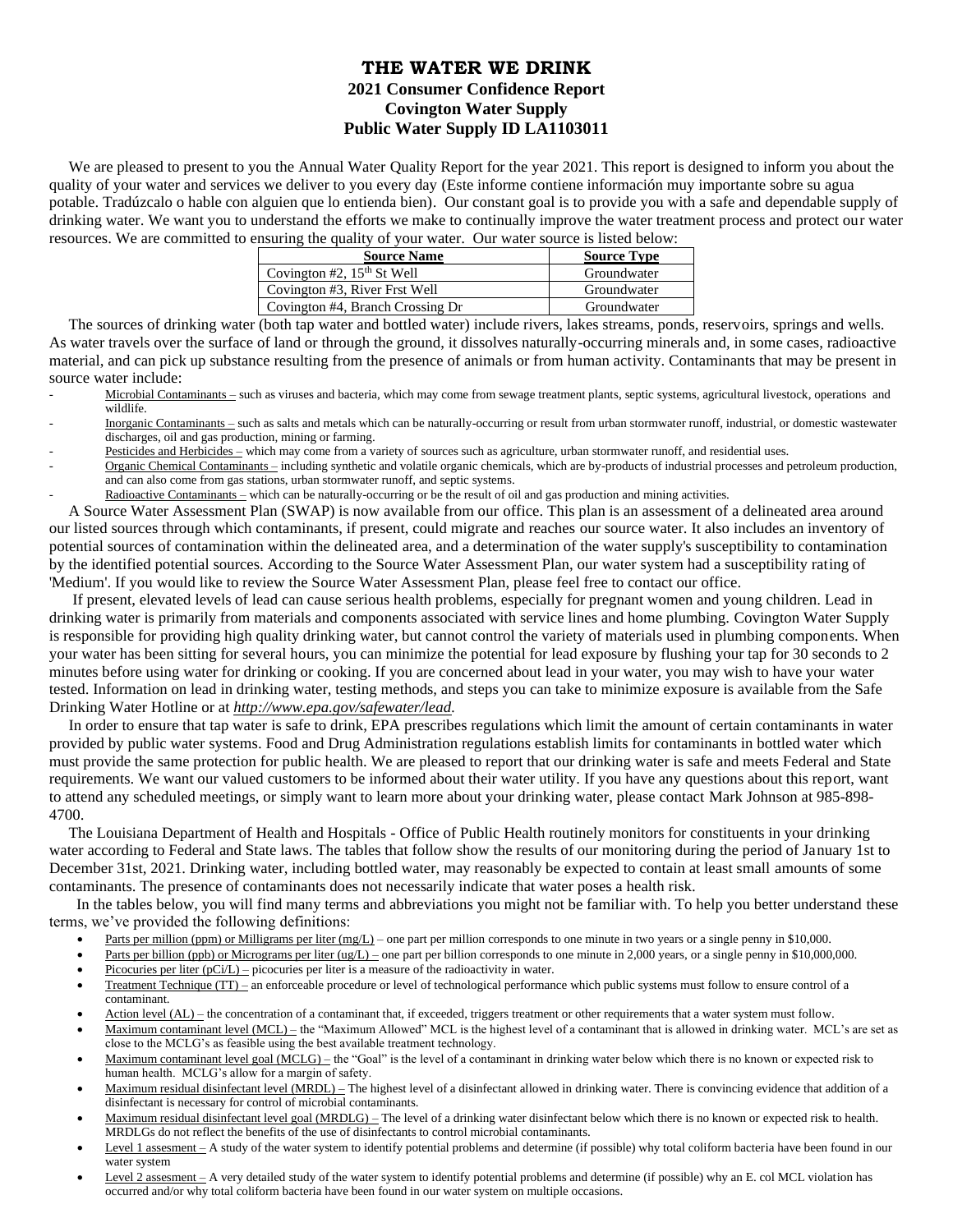During the period covered by this report we had the below noted violations.

| $\cup$ om<br>Period<br>oliance                                | 300<br><u> 111141</u> | `vne |
|---------------------------------------------------------------|-----------------------|------|
| Nc<br>Violations<br>, Occurred in the f<br>alendar<br>rear of | 202 <sub>1</sub>      |      |

 Our water system tested a minimum of 15 monthly sample(s) in accordance with the Total Coliform Rule for microbiological contaminants. With the microbiological samples collected, the water system collects disinfectant residuals to ensure control of microbial growth.

| <b>Disinfectant</b> | <b>Date</b> | <b>Highest RAA</b> | Unit | Range         | <b>MRDL</b> | <b>MRDLG</b> | <b>Typical Source</b>                      |
|---------------------|-------------|--------------------|------|---------------|-------------|--------------|--------------------------------------------|
| <b>Thlorine</b>     | 2021        |                    | ppm  | $-0.53$<br>52 |             |              | Water additive used to control<br>microbes |

 In the tables below, we have shown the regulated contaminants that were detected. Chemical Sampling of our drinking water may not be required on an annual basis; therefore, information provided in this table refers back to the latest year of chemical sampling results. To determine compliance with the primary drinking water standards, the treated water is monitored when a contaminant is elevated in the source water.

| <b>Source Water Regulated</b><br>Contaminants | <b>Collection Date</b> | <b>Highest</b><br><b>Value</b> | Range       | Unit | <b>MCL</b> | <b>MCLG</b> | <b>Typical Source</b>                                                                                                           |
|-----------------------------------------------|------------------------|--------------------------------|-------------|------|------------|-------------|---------------------------------------------------------------------------------------------------------------------------------|
| DIOUAT                                        | 1/27/2020              | 0.21                           | $0 - 0.21$  | ppb  | 20         | 20          | Runoff from herbicide use                                                                                                       |
| <b>FLUORIDE</b>                               | 1/27/2020              | 0.3                            | $0.2 - 0.3$ | ppm  |            |             | Erosion of natural deposits; Water additive<br>which promotes strong teeth; Discharge<br>from fertilizer and aluminum factories |

| <b>Treated Water</b><br><b>Regulated</b><br>dontaminants: | <b>Collection</b><br>Date | <b>Highest</b><br>Value | <b>Range</b> | Unit | <b>MCL</b> | <b>MCLG</b> | <b>Typical Source</b>                                                                          |
|-----------------------------------------------------------|---------------------------|-------------------------|--------------|------|------------|-------------|------------------------------------------------------------------------------------------------|
| NITRATE-NITRITE                                           | 6/15/2021                 | 0.2                     | $0 - 0.2$    | ppm  | 10         | 10          | Runoff from fertilizer use; Leaching from septic tanks, sewage;<br>Erosion of natural deposits |

| <b>Source Water Radiological</b><br><b>Contaminants</b>         | <b>Collection</b><br><b>Date</b> | <b>Highest</b><br>Value | Range | Unit | <b>MCL</b> | MCLG | l'ypical Source |
|-----------------------------------------------------------------|----------------------------------|-------------------------|-------|------|------------|------|-----------------|
| No.<br>Detected Results were Found in the Calendar Year of 2021 |                                  |                         |       |      |            |      |                 |

| m.<br>$\cdots$<br>Radiological<br>Water<br>' reated<br>Contaminants                         | <b>Collection</b><br>Date | <b>Highest</b><br>'alue | Range | Unit | MCI | <b>MCL</b> | <b>CONTRACTOR</b><br><i><b>vpical Source</b></i> |
|---------------------------------------------------------------------------------------------|---------------------------|-------------------------|-------|------|-----|------------|--------------------------------------------------|
| Year of 2021<br>N <sub>0</sub><br>Detected Results<br>in the C<br>alendar:<br>were<br>Found |                           |                         |       |      |     |            |                                                  |

| Lead and $\prime$<br>$\mathcal{L}$ opper                                                                | Date | $90^{\text{TH}}$<br><b>Percentile</b> | –<br><b>Range</b> | Unit | AL | <b>Sites</b><br><b>Over AL</b> | m.<br><b>Typical Source</b> |
|---------------------------------------------------------------------------------------------------------|------|---------------------------------------|-------------------|------|----|--------------------------------|-----------------------------|
| f 2021<br>N <sub>0</sub><br>Detected Results<br>. `alendar Year of '<br>: Found in the C<br><i>were</i> |      |                                       |                   |      |    |                                |                             |

| <b>Disinfection</b><br><b>Byproducts</b>                    | <b>Sample Point</b>                | Period | <b>Highest</b><br><b>LRAA</b> | Range         | Unit | <b>MCL</b> | <b>MCLG</b> | <b>Typical Source</b>                        |
|-------------------------------------------------------------|------------------------------------|--------|-------------------------------|---------------|------|------------|-------------|----------------------------------------------|
| <b>TOTAL</b><br><b>HALOACETIC</b><br>ACIDS(HAA5)            | <b>MASSACHUSETTS</b><br>& N THEARD | 2021   | 6                             | $6.4 - 6.4$   | ppb  | 60         | $\theta$    | By-product of drinking water<br>disinfection |
| <b>TOTAL</b><br><b>HALOACETIC</b><br><b>ACIDS</b><br>(HAA5) | <b>OLD LANDING</b>                 | 2021   | 3                             | $3.4 - 3.4$   | ppb  | 60         | $\theta$    | By-product of drinking water<br>disinfection |
| <b>TTHM</b>                                                 | <b>MASSACHUSETTS</b><br>& N THEARD | 2021   | 14                            | $13.6 - 13.6$ | ppb  | 80         | $\theta$    | By-product of drinking water<br>chlorination |
| <b>TTHM</b>                                                 | <b>OLD LANDING</b>                 | 2021   | 9                             | $9 - 9$       | ppb  | 80         | $\theta$    | By-product of drinking water<br>chlorination |

| <b>Source</b><br><b>Secondary</b><br>Contaminants | <b>Collection Date</b> | <b>Highest Value</b> | Range      | Unit | SMCL |
|---------------------------------------------------|------------------------|----------------------|------------|------|------|
| <b>ALUMINUM</b>                                   | 1/27/2020              | 0.04                 | $0 - 0.04$ | mg/1 | 0.2  |
| <b>IRON</b>                                       | 1/27/2020              | 0.02                 | $0 - 0.02$ | mg/1 | 0.3  |
| MANGANESE                                         | 1/27/2020              | 0.04                 | $0 - 0.04$ | 0.04 | 0.05 |